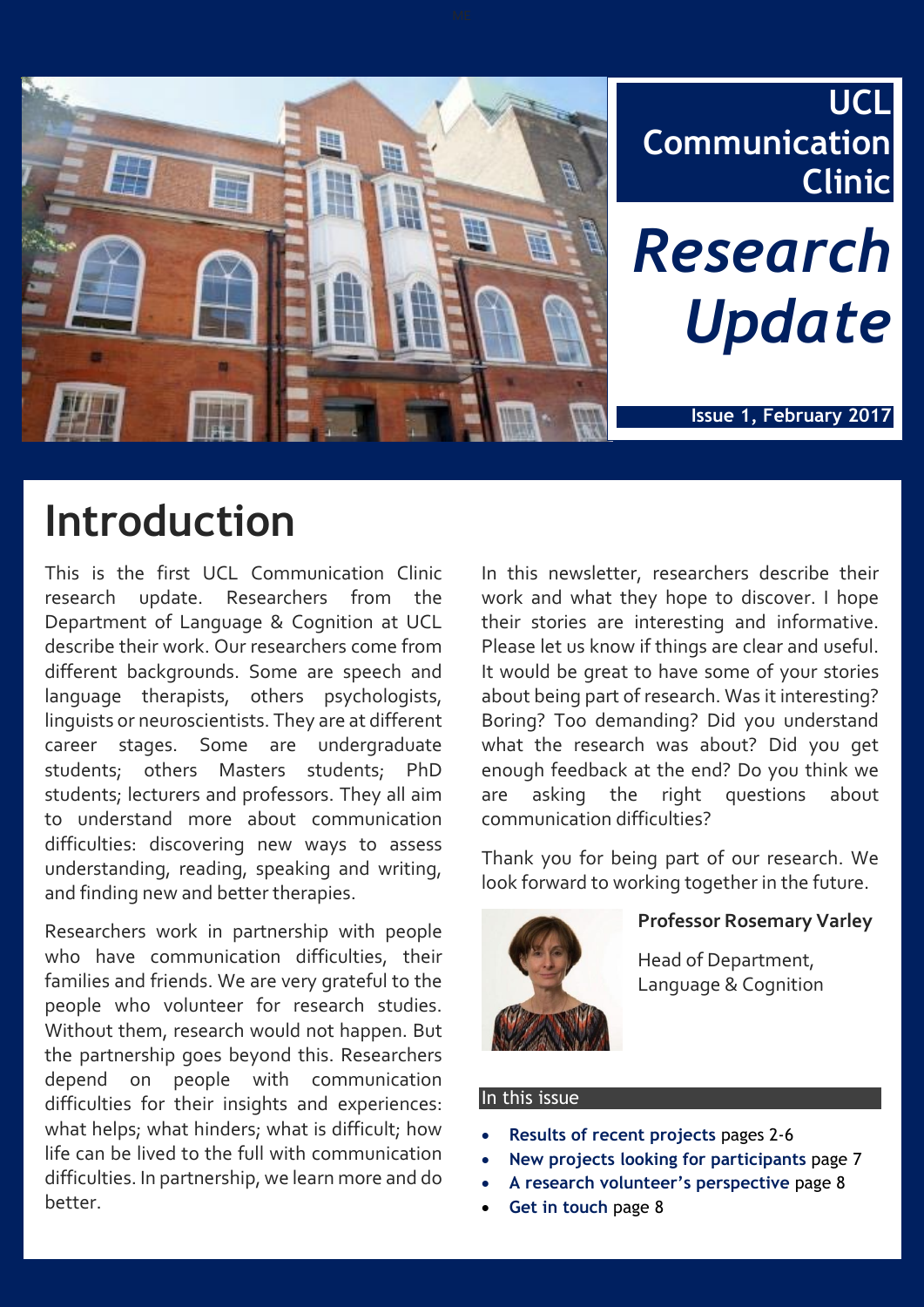### **Communication partner training in total communication for people with aphasia**



Amanda Archer

#### **Why important?**

**People with aphasia** often use **total communication** when they find it **hard to talk**

**Total communication** is using **range of ways to communicate,** like writing, drawing and gesture



We wanted to find out whether **training partners** in total communication **helps** people with aphasia to **get messages across**

#### **What participants did**

- 1) A person with aphasia **described cartoon clips** to a **partner**
- 2) The **partner received training** on how to support total communication use
- 3) The person with aphasia **described more cartoon clips** to the partner

### **Findings**

**Specific** communication partner **training** can **help partners to:**

- get messages across more quickly
- get across more information

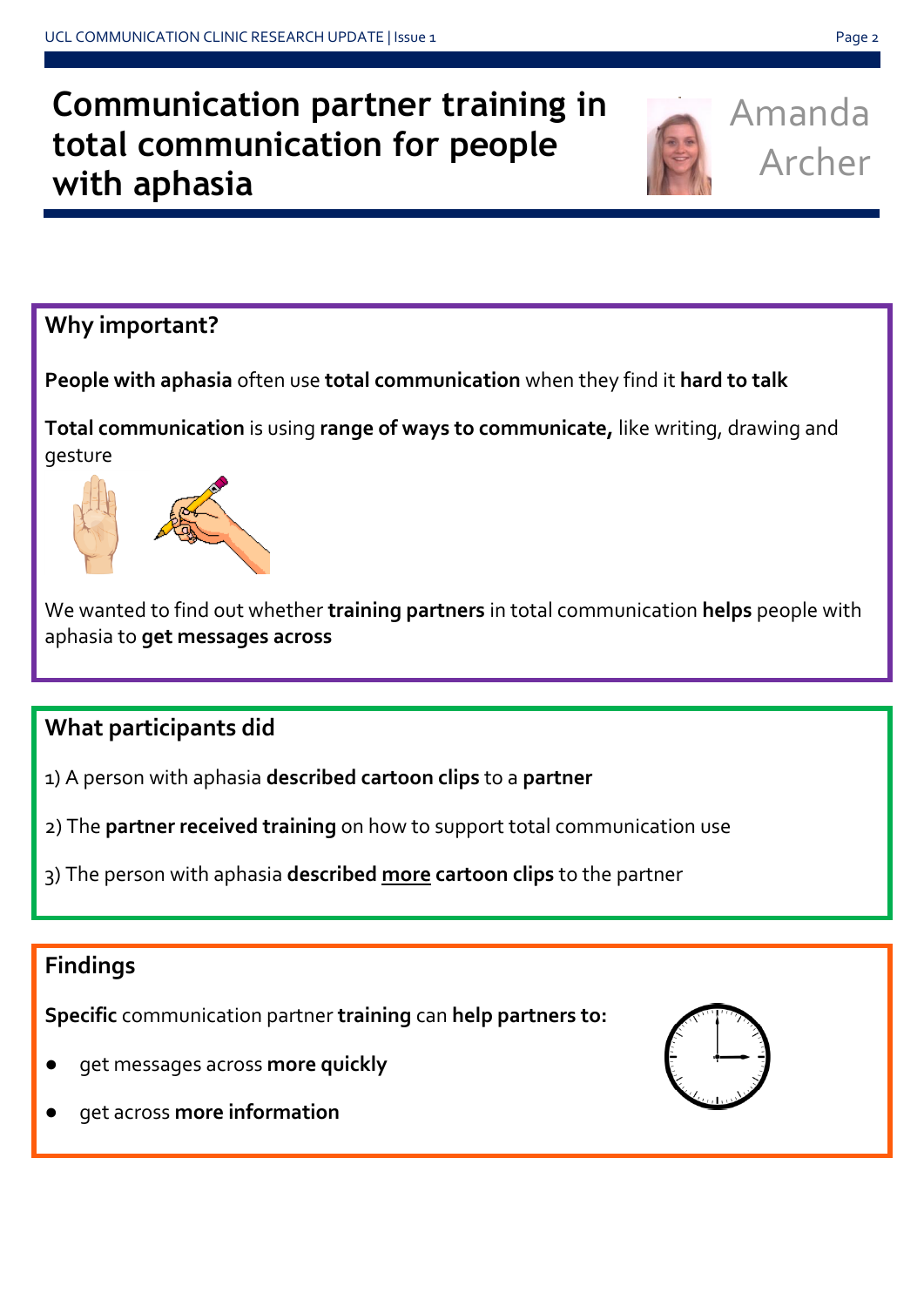## **Inference in stroke-related aphasia**

**Why important?**

**Inference** means understanding **hidden meaning** in a text

It is **important** to know if **people with aphasia** can make inferences

This will help us **understand** the **nature of aphasia**

This may lead to **new therapies** for **people with aphasia**

#### **What participants did**

Participants did some **language tests**

Participants did a **test of emotions**

Participants did a test of **inference** on a **computer**. Participants **read stories** and answered

questions

### **Findings**

People with aphasia **can** make **inferences about facts**

It is **hard** for people with aphasia to make **inferences about emotions**



Maggie

Houlgate



happy



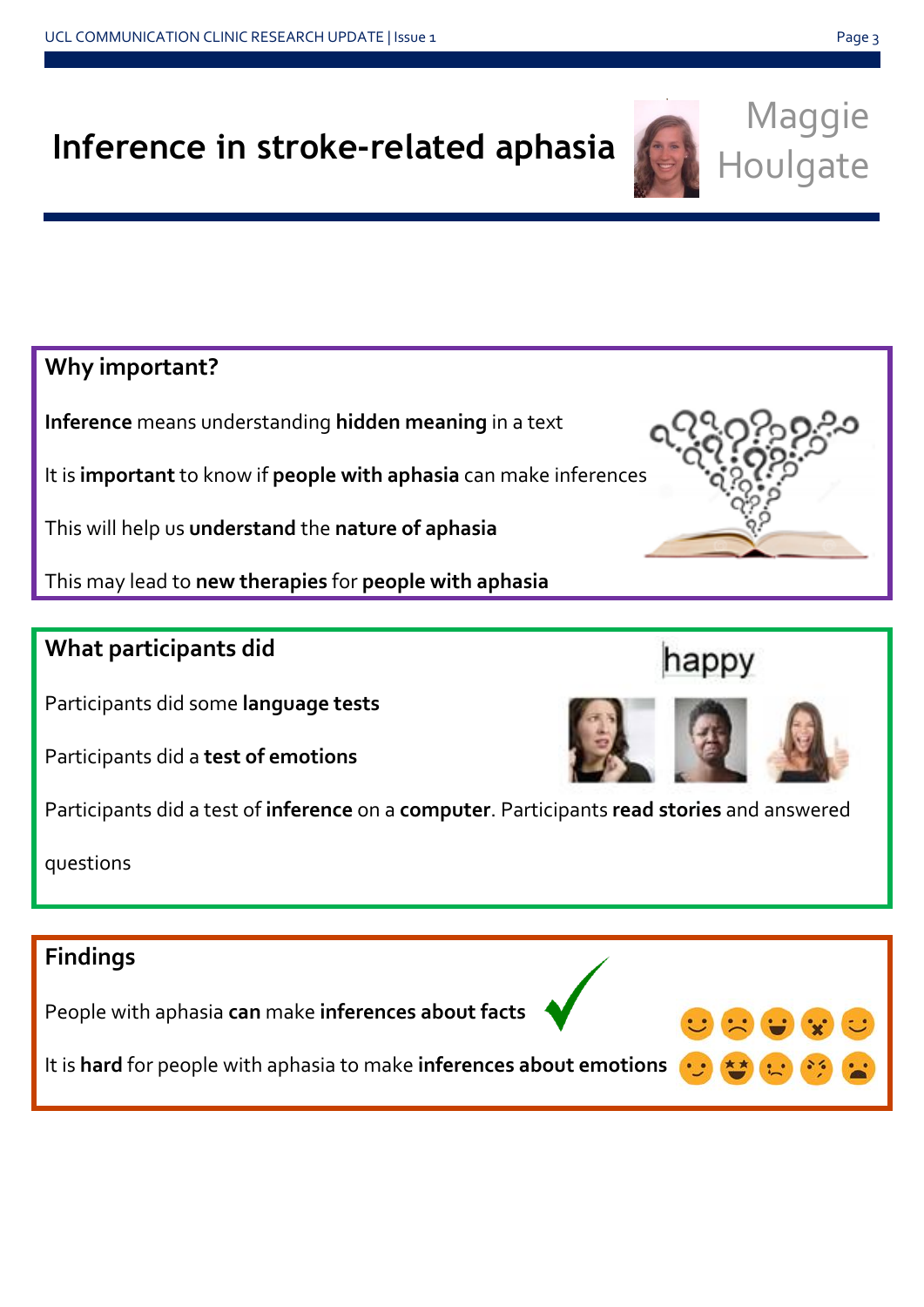## **Contextual cueing in semantic ambiguity resolution in people with stroke aphasia**

Lots of English **words** have **more than one meaning**. We call these **ambiguous words**. For example, the word 'toast' can mean grilled bread or a celebratory speech with a drink.

People with aphasia can have **difficulty understanding** these words, especially when the **correct** word meaning is a **less common meaning**.

Studies show that **sentences** which explain the **context** of the word **can help** people with aphasia **understand** less common word meanings.

This research looked at whether **pictures** are **better** than **sentences** at helping people with aphasia understand less common word meanings. The research is **important** because **pictures** are **often used** to **support communication** with people with aphasia. But we do not really know how useful this is.

In this research people with aphasia did some tasks on a **computer**.

First they saw a **picture or a sentence**

or *The woman used a microphone to make a speech*

Next they read a **word**

 *toast* **toast** 

Then they saw 3 pictures appear under the word. One of the pictures was related to the meaning of the word. Their task was to **select the picture that is related to the word**.

The research suggested that **pictures** were **not more helpful** than sentences in helping people with aphasia understand the meaning of ambiguous words.





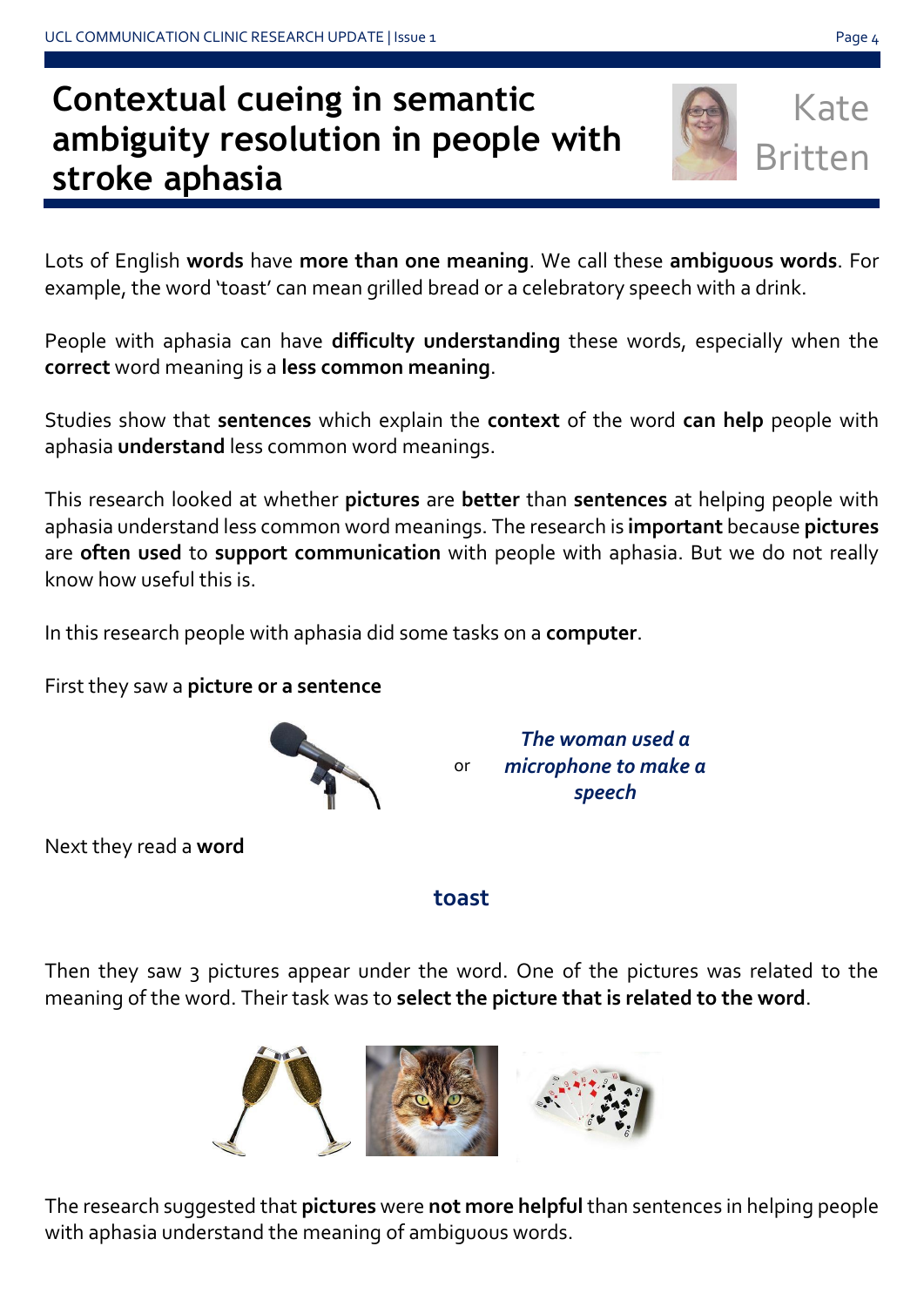## **Investigating the effects of a new intervention using subtitles for auditory comprehension difficulties in aphasia**

Tal Roskies

We wanted to find out whether watching **videos** with **subtitles** could improve the **listening** skills of **people with aphasia**.

This is important for people with comprehension difficulties, because it could mean that there is **a treatment they can do at home**, without a therapist. It could also show that **reading and hearing sentences at the same time** can improve comprehension of spoken language.

To do this, we gave three people with aphasia a therapy package to complete **at home** over **two weeks**.

Each day they **watched a video with subtitles** and **answered questions** about the video.

Before and after they completed the therapy, we tested their **comprehension**, **attention**, and **memory** skills to see if therapy made a difference.

We found that for **all** participants, therapy made a **positive change** in at least one of their skills. This showed that using videos with subtitles may be an effective way to improve auditory comprehension in people with aphasia.

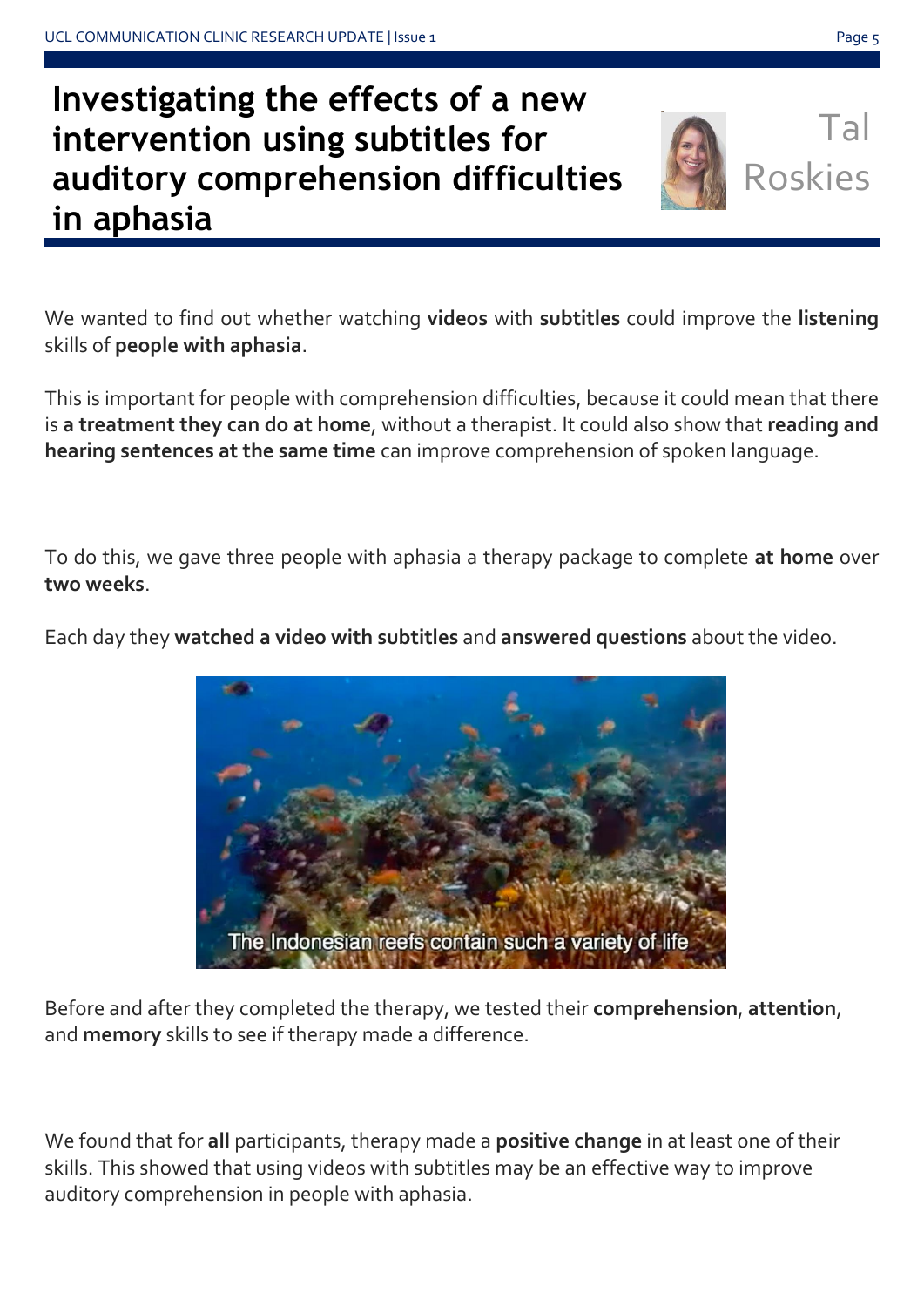## **The influence of emotional valence on word recognition in people with aphasia**



Helena **Thornley** 

**Research question**: Do **more** or **less emotional words** affect how well an adult with aphasia recognises them?

**Why is this important?** For adults without aphasia, written emotional words e.g. 'victory' are **easier to recognise** than unemotional words e.g. 'table'. Emotional words are currently not considered in therapy or tested for in people with aphasia. This could lead to missed opportunities for accessing new words in therapy. This could **improve everyday communication** skills for people with aphasia.

**What participants did**: 40 people (20 people with aphasia and 20 people without) read single words on a computer. They choose whether they were real words or made up words. These words included positive and negative emotional words.

**Main findings:** People with aphasia recognised written **emotional words better** than unemotional words. **Positively emotional words** such as 'peace' were recognised particularly quickly and accurately.



**Helena's research was completed as part of a Master's degree in Speech and Language Sciences**

**Her project won the Tavistock Trust for Aphasia University Student Prize 2016**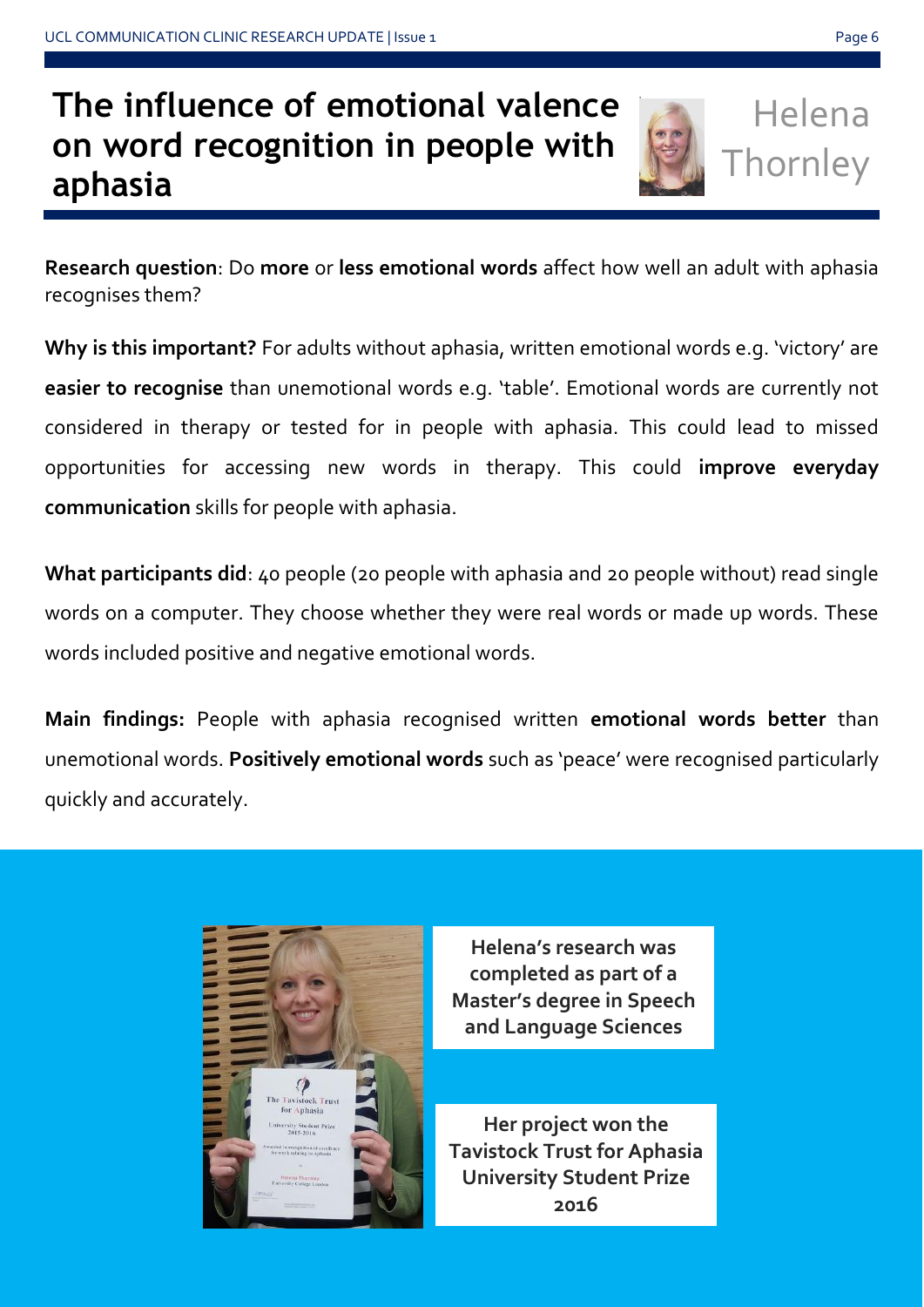![](_page_6_Picture_2.jpeg)

![](_page_6_Picture_3.jpeg)

## **Research about sentence processing**

**Why** is it important?

Some people find **sentences** hard after a **stroke** We want to find out about **sentence difficulties** in **aphasia** It is important to know which sentences are **easier** to **understand**

#### **What** will it involve?

You will visit **Chandler House** at UCL **several times** to meet a **researcher** During your visits you will complete **several tasks**

All the tasks involve **listening** to words and sentences, and **speaking**

#### **Interested** in taking part?

Contact the **UCL Communication Clinic** for more **information** about Claudia's and Vanessa's research.

![](_page_6_Picture_12.jpeg)

![](_page_6_Picture_13.jpeg)